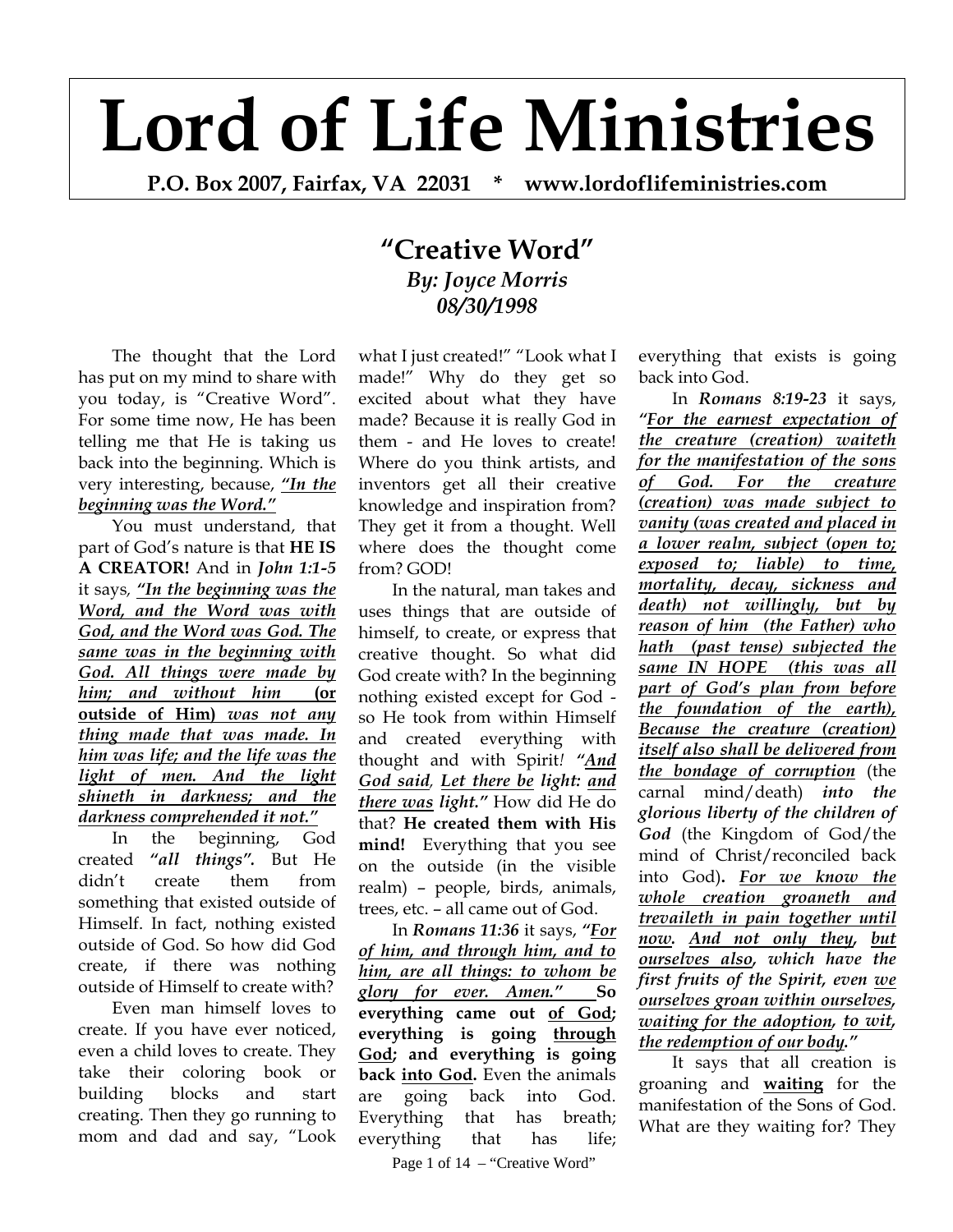are waiting to be delivered from the corruption that they are in. The corruption that creation is in came out of man's mind.

Everything was created in God, but then God placed His creation into a lower realm (or state of being), where they took on form, and were made subject (or were subjected or opened up) to time and the five senses. Their bodies were made subject to the limitations of the visible realm, and were liable to the law of sin and death - if they chose death over life. Here, man could eat of the fruits of the Spirit, and of the Tree of Life – in the presence of God. God provided for all that His creation had need of – and He allowed man to choose life or death.

But man chose to disobey God and live in the carnal mind. He chose to have a union with the woman (his soul). He chose to listen to the woman (the soul) and to live in the five sense (carnal) realm - rather than obey the voice of God and live in His presence. Man took upon him the nature of the beast and of the serpent. He was cursed to live by the sweat of his brow and according to his own cunning (understanding/the carnal mind). He was cursed to live by the law of sin and death.

Everything became corrupt when man fell into that lower state of mind. The carnal mind and the soul could only create corruption**. It could not produce life (the fruits of the Spirit/the nature of God).** It could only create greed, jealousy, strife, selfcenteredness, and hate. The carnal mind could only produce death.

God knew that man would make this choice. In fact He planned on it. It said, *"For the creature* (creation) *was made subject to vanity, not willingly, but by reason* (according to the plan) *OF HIM who hath* (past tense) *subjected the same IN HOPE."* It was in God's plan for man to fall. This is the reason why in *Revelation 13:8-9,* it talks about, *"… the Lamb slain from the foundation of the world. If any man have an ear, let him hear."* Before the foundation of the earth, God had already planed the sacrifice of His first Son – to reconcile all things back into Himself.

God's plan is to bring every thing back into Himself, but He is not going to do it all by Himself. God is raising up co-creators to create with Him. God is living in you, and He wants to keep on creating.

So the thought that the Lord has put on my mind is this. In the beginning was God, and He created all things. Then when man fell, all things fell into a lower state of mind (consciousness or understanding) and into corruption. But the bible says that God is going to create a new heaven and a new earth.

Well how is God going to do that? With a "Creative Word". He is moving with a Word that comes out of the Spirit to create a new heaven and a new earth in you and I. To do this, He has to take away your old heavens and your old earth. They have got to pass away. Your old man has got to pass away, because God is creating a new man in the earth. He is creating a new creature – a totally new individual. He is creating a new Spirit man. He is

creating a new corporate Spirit man, where there is no male or female; no Jew or Gentile; color or race. He is creating a people after His image and likeness, and is speaking through them – a Word that comes out of the Spirit.

This Word has no corruption in it at all – it is that incorruptible seed. God began to show me, that the only way that He can create a new heaven and a new earth in you and I - is to bring us back to the beginning. When He has finished His work in you, you will have gone back into the beginning – because you are His spoken Word.

How do you think you were born again? The Father birthed you by the spoken Word! You were birthed into the Spirit of God, through, or by the WORD! God's thoughts rose up in your mind, and brought you to the realization that you needed to return back to the Father.

**When the Word and the Spirit go forth together – it is POWERFUL! A "Creative Word" goes forth in power and brings change.** Do you understand what I am saying?

Any word that comes forth out of man (the carnal mind) contains a mixture (it is not pure); it has been corrupted and cannot be effective; it cannot produce life.

But the incorruptible seed is a Word that has no mixture. It has no leaven in it. In John 6:63 Jesus said*, "It is the spirit that quickeneth* (makes alive, gives life – brings change)**;** *the flesh profiteth nothing: the WORDS THAT I SPEAK unto you, they are SPIRIT, and they are LIFE."*

**You have to understand this! Every WORD that Jesus**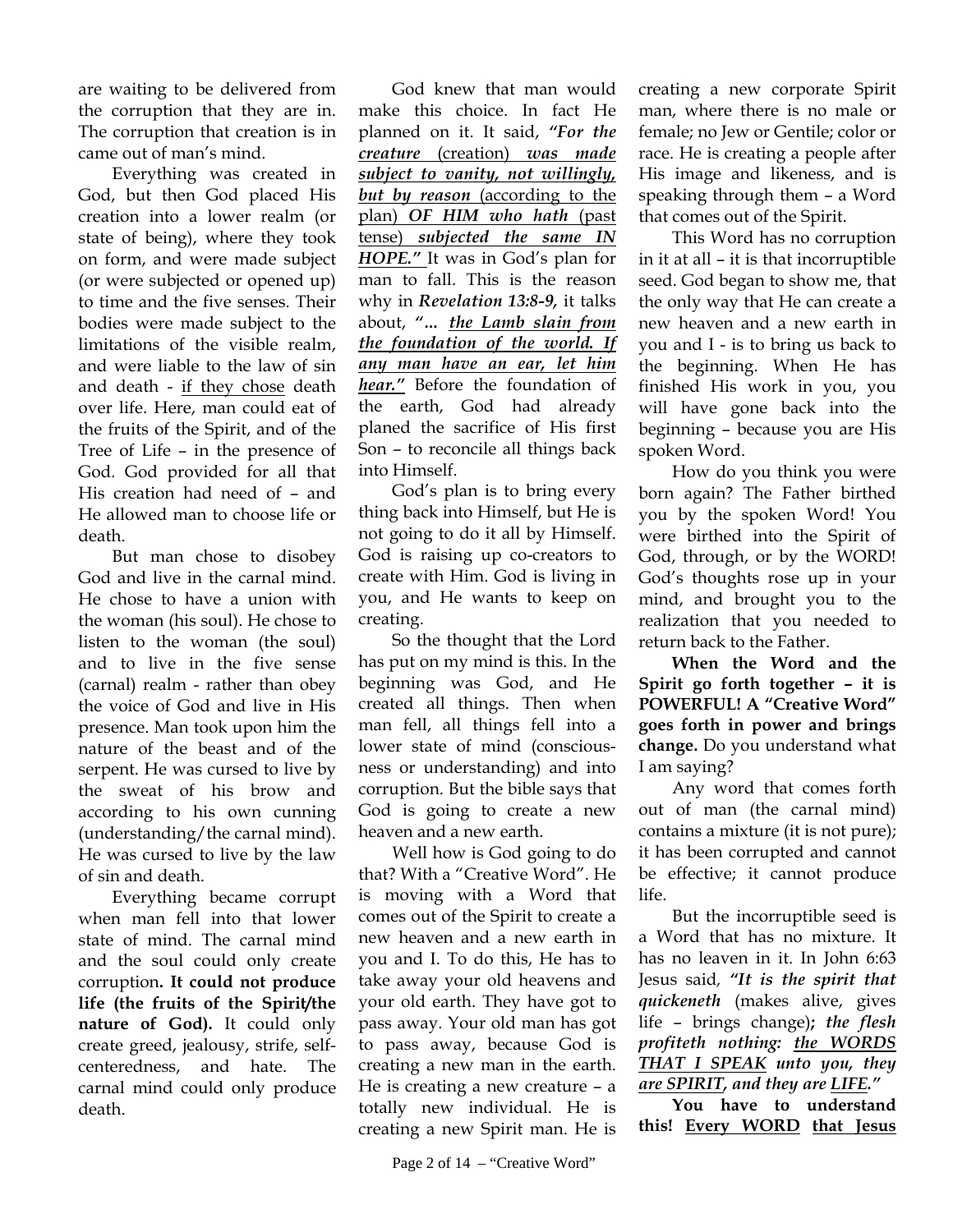**spoke was SPIRIT!** Jesus said that the flesh profits nothing. The carnal man/carnal mind profits nothing. It cannot bring forth Life; it has no substance and cannot bring any change – it never could and it never will.

The words that Jesus spoke were Spirit. God is Spirit. God's thoughts and His Spirit go forth together (as ONE) – and they create. This is the reason that God is feeding you, and causing you to sit under a Word that comes out of the Spirit. When it comes out of the Spirit it produces life. He is creating again - and changing you, into the image of His beloved Son.

It says in *Hebrews 4:12*, *"For the word of God is quick, and powerful, and sharper than any two-edged sword, piercing even to the dividing asunder of soul and spirit, and of the joints and marrow, and is a discerner of the thoughts and intents of the heart."* It says that His WORD which is sharper than a two edged sword, goes right into the soul – it goes right down deep and pierces even the very joints, marrow, and thoughts of man. It goes into the soul and it divides what is of Spirit (God) and what is of the soul (carnal mind/the flesh). This is the reason why the Lord goes deep into your soul, and begins to deal with all your deep seeded/deep rooted memories - that you have carried with you from your childhood, all through your adult life, even until now.

It is the thoughts of God/the Christ that is going down into the very depths of your soul. It is this creative force – the Word and the Spirit that is going forth within and consuming all those things

that are not like Christ. When God does this within an individual, you can see an immediate change and release.

Man has been trying to do this for a long time – W**e are in the Day of the Lord!** What does "The Day of the Lord" mean? **The "Day of the Lord" means, the "Day of the Spirit".** It means that it is the day of His Spirit – and the day of man/carnal man/the flesh is over. It means, that the day of man is being exposed for what it is, and that it doesn't work. "The Day of the Lord" means, that God is coming on the scene!

God is raising up a vehicle in which He can stand and speak a creative word that will bring change. But this has to begin with the Sons of God.

Now we want to talk about this "Creative Word" – it is so powerful. In *Isaiah 56:11* it says, *"So shall my word be that goeth forth out of my mouth: it shall not return unto me void, but it shall accomplish that which I please, and it shall prosper in the thing whereto I sent it."*

Now you have got to understand that **you are the spoken WORD of GOD. The real you is that incorruptible seed (the Word and the Spirit/God).** THE incorruptible seed within you is transforming your mind into the mind of Christ. The Word and the Spirit swallowing up the carnal mind and the tree of knowledge of good and evil - to where they will no longer operate in you; to where you will stand as a pillar in Him and go out no more. You will walk in the mind of Christ twenty-four hours a day! This is where God is bringing you. You

will never go out again – you will remain in the Spirit as the Word.

You are to be taken up with this Word. Do you understand what I am saying? You are to take up this Word and consume it. You are to occupy and possess it. As you take this Word within and let it become part of you – you become it –LIFE!

Jesus said in *John 6:33-35,47- 51, 53-54, "For the bread (Word) of God is he which cometh down from heaven (comes from the Father – "In the beginning was the WORD, and the WORD was with God, and the WORD was God"*)**,** *and giveth life unto the world. Then said they unto him, Lord, evermore give us this bread. And Jesus said unto them, I am the bread of life* (Word of Life – *"And the WORD was made FLESH, and dwelt among us."): he that cometh to me shall never hunger; and he that believeth on me shall never thirst. …I am that bread of life* (Word of Life – the reality of all that God has spoken – the reality of all that God is*). Your fathers did eat manna in the wilderness, and are dead. This is the bread (Word) which cometh down from heaven (comes out of the Spirit/the mind of Christ/the Father), that a man may eat thereof, and not die. I am the living bread* (the Word and Spirit) *which came down from heaven: and the bread that I will give is my flesh, which I will give for the whole world. …Then Jesus said unto them, Verily, verily, I say unto you, Except ye eat the flesh of the Son of man* (partake of my resurrection life and let it become part of you) *and drink of his blood* (put it into action - get in the flow, and walk in the Spirit/mind of Christ -except you abide in my life (the Word and the Spirit) and let it flow through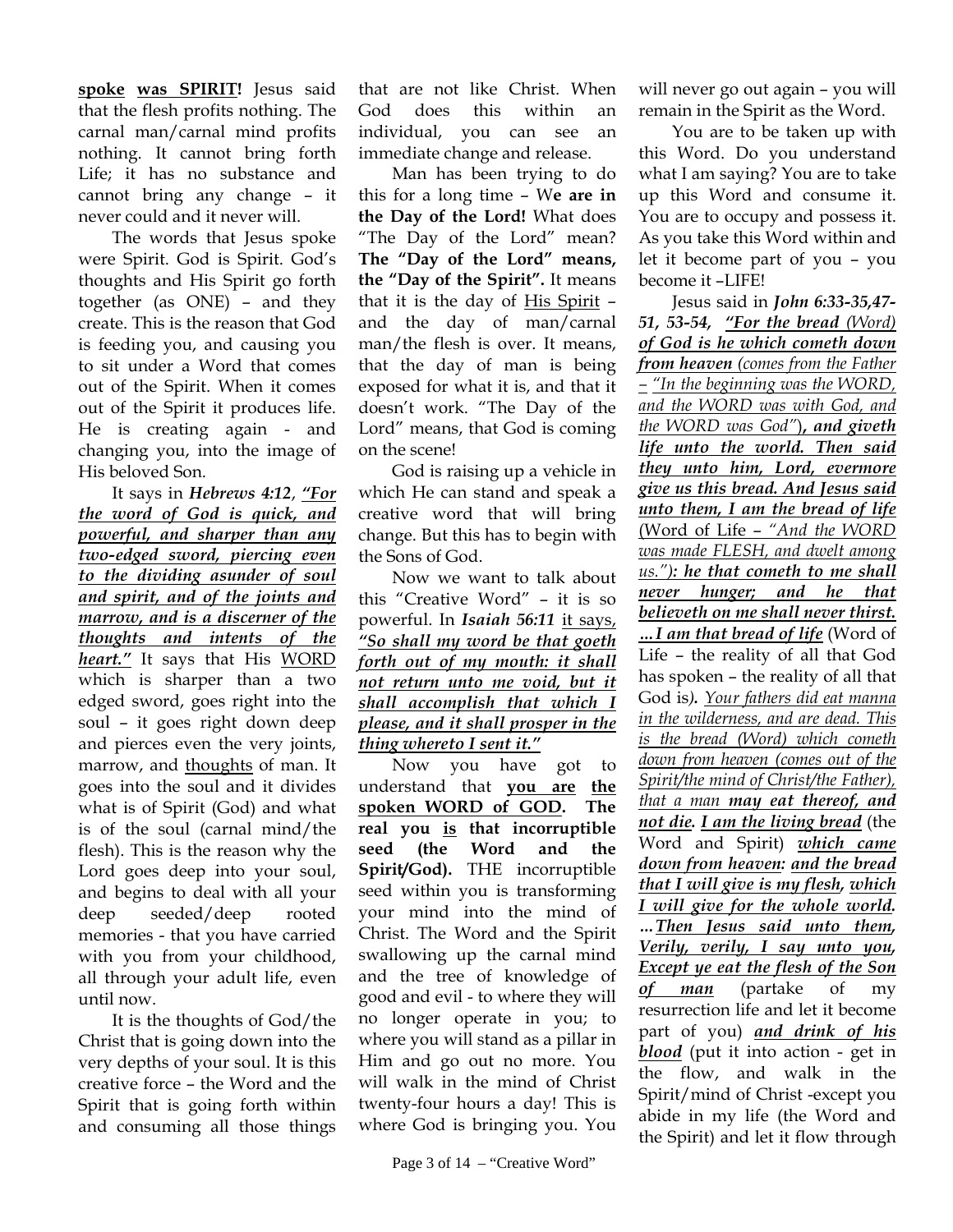you*), ye have no life in you. Whosoever eateth my flesh, and drinketh my blood, hath eternal life; and I will raise him up at the last day. For my flesh is meat indeed, and my blood is drink indeed. He that eateth my flesh and drinketh my blood, dwelleth in me, and I in him. As the living Father hath sent me, and I live by my Father: so he that eateth me, even he shall live by me."*

He was saying that His flesh is the Word that comes out of the Spirit, and that we have to eat it. He didn't say hear it – He said eat it! You can sit and hear what God is saying, but if you don't eat it – then you will never become it. This is the key.

You see, you can sit and get your mind filled with the knowledge that is coming out of the Spirit (and you know that it is true because the Spirit quickens it within you. You can hear it, and know that this knowledge, understanding, and truth is coming forth from God– *but if you don't eat it, He said that you have no life in you. He said, whosoever EATS of my flesh and drinks my blood shall live forever!*

In fact, He said that the individual that eats of His flesh and drinks of His blood shall be/dwell/live where He is also meaning in the realm where He is now! He wasn't talking about the realm that He was standing in at that particular time - He was talking about the realm that He is in now, because He knew that He was limited in the realm that He was in. He was limited to a degree because He was only one individual. He knew that *"except a corn of wheat fall in the ground and die, it* (He would) *abideth*  (abide) *alone."* Jesus knew that

He had to die not only for the sins of man, and to reconcile all creation back to Himself, but also so that He could be the firstborn among many brethren (Sons) that would become just like Him. He wanted to be the captain over many Sons that would appear as He is now, and bear the glory of God.

He said if you eat of this bread! When you hear it, then you have to digest it. You have to meditate on it. You have to think about it, and not only that – **YOU HAVE TO WALK IT OUT!** Nobody can walk it out for you. The Father has said that, **"This is a time of responsibility and accountability!"** You are responsible to walk out what you know and understand.

The Lord is creating a new man, and this new man is getting ready to operate in the ninth day.

You have got the sixth day, the seventh day, the eighth day, and the ninth day. Sometimes you slip back into the sixth day; sometimes you experience the seventh day; sometimes you experience the eighth day – and I'm going to explain to you what each one of these days mean.

The ninth day is the Day of the Lord!

The sixth day is the day of man. The sixth day is a carnal people that are very carnal in their minds; that live according to the appetites and lusts of the flesh. They live according to their own understanding in the fivesense realm (by what they see; by what they hear, by what they touch, smell, and taste). Man was created on the sixth day. Six means flesh – it is talking about the fleshy appetites, emotions, and feelings. It speaks of a people

that know Jesus as their savior, but they refuse to walk in faith. It says in Hebrews 10:38, *"Now the just shall live by faith"* - but these are carnal Christians who are ruled by their soul, and live in their emotions and feelings. They are very easily sidetracked and caught up in the things that are around them, and in the things of this world. They don't have the "rest" of God. They are full of anxiety and worry about the future. They worry about where they will live, what they will eat, what they will drink, and what they will wear. But in *Matthew Chapter 6* it says, *"Therefore take no thought, saying, What shall we eat? Or, What shall we drink? Or, Wherewithal shall we be clothed?…Take no thought for the morrow…",* but the mind always seems to go to tomorrow.

There are a lot of God's people that just never grew up, and they're in the sixth day. They never came to the seventh day. In fact, the church tells you that you can't even come to the seventh day. The church tells you that you can't be perfected here. This is being taught in and believed by much of the body of Christ - and in many religions today. They tell you that; "You can't be like Jesus" "No person can be like Jesus". They tell you that, "You can't be perfect here". The church tells you this, because they want to keep you in the sixth day. But as long as you live in the sixth day, that first man Adam *("the first man is of the earth, earthy"*) just keeps on producing himself. This is why we have so many fleshy, carnal Christians. These Christians never grow up. They do not mature into the nature of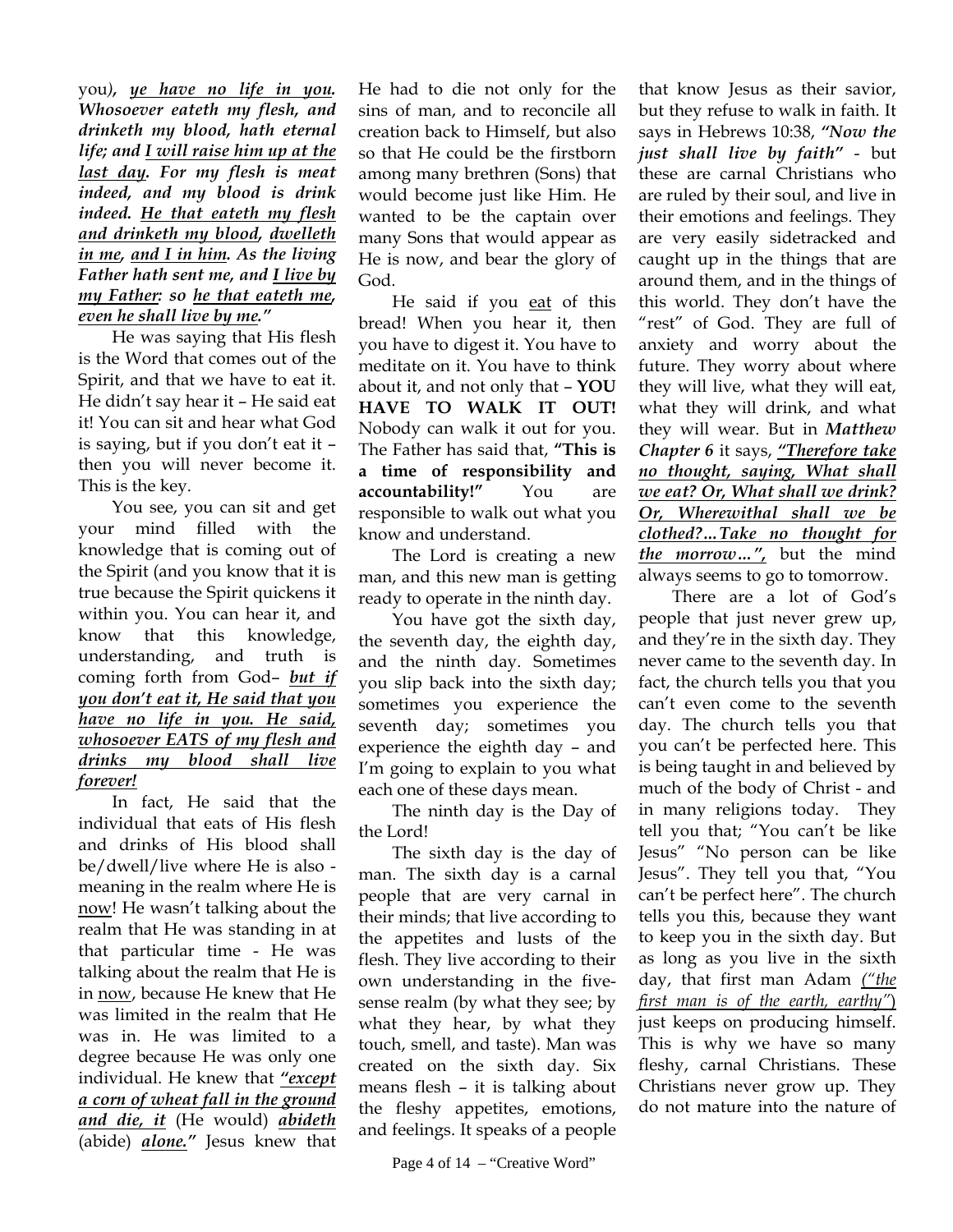God - because they live in the sixth day.

If you look at the scriptures, and at what Paul taught – all he talked about was the soul being perfected. He talked about us coming to the end of self, putting off the old man, and putting on the nature of Christ.

The seventh day, is the Day of Perfection. The number seven represents perfection. Now when you accept Christ as your savior, yes, you are very carnal. I don't know how long we stayed in that day, but I'm glad that we didn't stay there. I'm glad that we pressed on to know the Father. But in that day, when you are born again and know Jesus as your savior - you begin to experience the nature of God.

Well God has two natures (He has more than this, but these are the two I want to expound on). He has a mother nature – and He has the Father nature.

I have raised three children and have you ever noticed that when an individual has a baby, the Father tends to stand back on the sideline. Now every now and then the Father will take the baby and hold him; but it is the mother who has to give her full attention to this little baby. The mother has to breast feed the baby, change its diapers, bathe it, and kiss it all over its little face. The Father goes to work. The Father comes home. The Father says, "I'm tired"; "How's the baby doing? That's great." "Honey, I'm tired. I'm going to bed". The mother has to get up with the baby three times during the night. The Father says, "I can't get up with the baby  $-$  I have to work tomorrow". Do you understand what I am saying? The Father figure hasn't come in

yet. Well this is the way God is when you are born again. The mother part of God is just petting you to no end. You're experiencing the love of God and all His blessings. You're experiencing His love and His presence – and He is so attentive to you.

Have you ever noticed that when God brings someone new in, how much attention He gives to that individual? Well this is the mother part of God, giving that individual the extra attention they need until they get a hold of (have the Spiritual understanding of) what God is saying.

Then my God when the Father figure comes in - Lord help me. The Father comes in with His stern voice, and the baby says, "Hmmm. Who's that? Different kind of voice". The mother was softer, sweeter, and kinder. The Father is a little bit louder, firmer, and sterner. Even with your own children, you don't want them to stay little babies. I mean, what mother wants their child to stay as a baby, where they have to carry it around on their hip for the rest of their life?

But this is what God has to do. He is still carrying some seventeen year old Christians on His hip, because they never grow up. They are still drinking the bottle. They are still drinking the milk. They never got off of baby formula. Do you understand what I am saying? You still have to wipe their noses.

Now thank God that this doesn't happen here anymore, because a lot of you have grown up - but have you ever heard different Christians when the calls don't go back and forth all

the time, crying, "Well Sister Joyce doesn't love me anymore. She doesn't pay any attention to me. She just doesn't care about me anymore"? Well this is just the Lord pulling back and saying, "Grow Up!" You see, **this ministry is here to tell you that God is in you, and that you have got to go within and start depending on Him!** 

This is what God does to cause you to go within. He pulls back. Now you tell little Johnny, "I'm not going to tie your shoes anymore. Johnny, it is time that you take responsibility and tie your own shoes, because you are going to go to school." This is how God works.

Now sometimes God can't get His kids beyond the age of sixteen. Some of His people just stay there. Have you ever noticed how when kids get into their teens they start to rebel? They drive their parents crazy! These kids say, "Well I want to do my own thing. You're not going to tell me what to do any more." They think that they are grown up individuals; and they think that they know it all - but in reality, they still need their parent's guidance.

It is the same thing with God's people. You may think that because you've grown so much in God, that you no longer need His advice or guidance. You may even think that you don't need to depend on Him anymore. But let me tell you – you are going to need Him your whole walk.

You see a lot of God's people are very rebellious. They think that they know it all, and have gotten so big for their britches that you can't tell them a thing – and like teenagers they start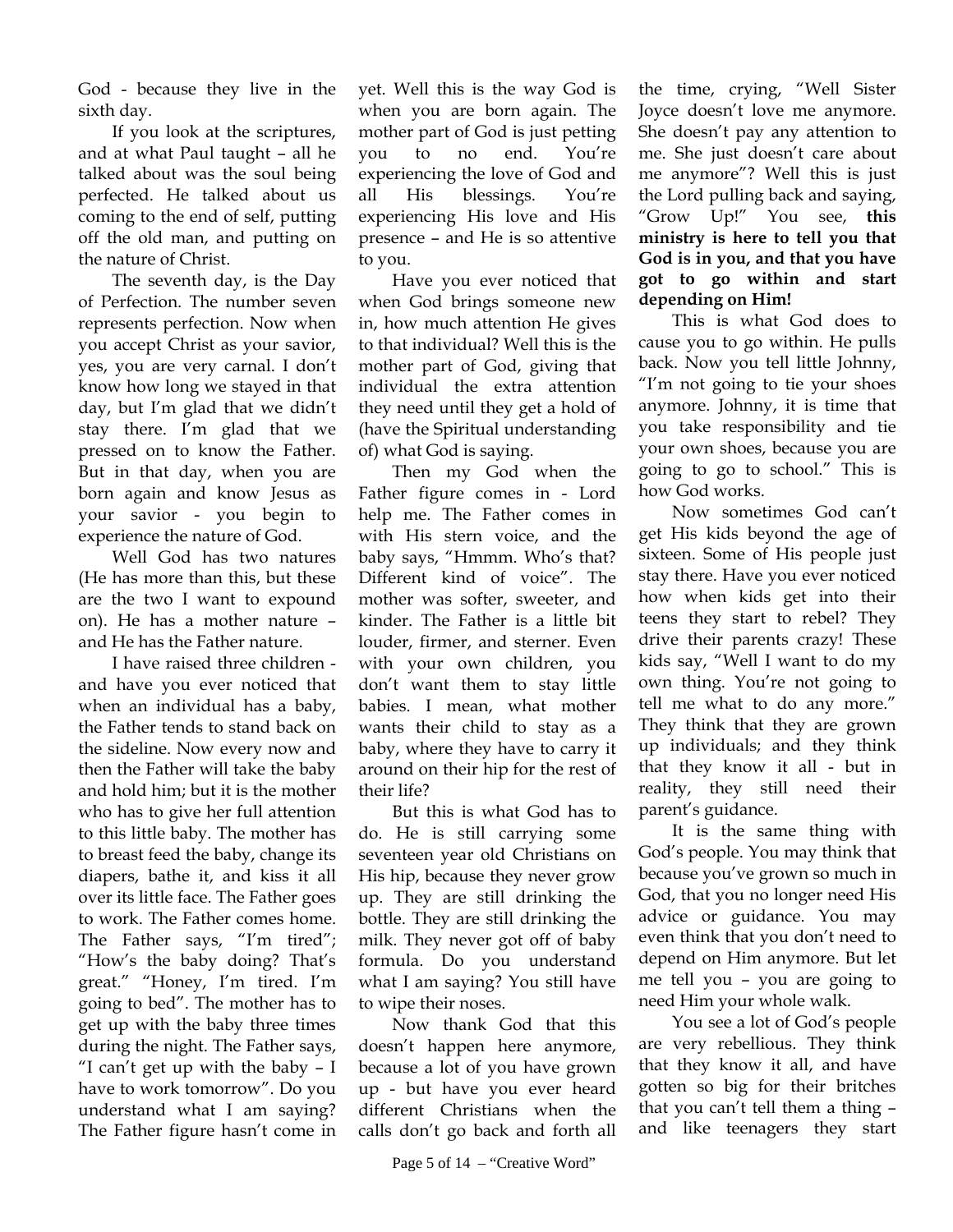rebelling. But do you know what? Rebellion is a form of growing pains. I learned that from watching my own children go through their growing pains.

But have you noticed that when you rebel, God gets firm with you. Just like when kids rebel, their parents get firm with them. Then the kids go crying, "Why did you do that?"

Parents only do it because they love their kids. God only does it because He loves His people. It's as simple as that. You can look at a family and you can see the principles of the kingdom of God. This is how God operates.

What the Lord is trying to do at that point is to bring you to the seventh day - because the seventh day is to change and perfect you into the image of Christ. The seventh day is to bring you into His rest, where you cease from your own labors. It is here where you learn to say, *"Father… not as I will, but as thou wilt."* You lay down your will and desires, for His!

Now some people come out of the seventh day and go right back into the sixth day. They go right back into their will, their wants, and their desires. They go back into the realm of self.

But this is the Day of the Lord and He is saying, "I will have a people that I will govern their lives; a people that has laid down and yielded every area of their life to me. I will take over and consume their will, their desires, and their thoughts because I want to create again!" He is saying, "I want to use my Sons - not tomorrow, not some time in the future, but I want to use them now." Yes, He is using

them now, but He desires to use them even greater. Do you understand what I am saying here?

Now, knowing that there is something even greater - some of us (after we finally knew what the seventh day was) have come through the seventh day and have moved into the eighth day. We came to know and understand, that the seventh day is to perfect us. Well what do we need to be perfected from? Our beliefs; our concepts and ideas; it is to bring us out of Babylon; and it is there to bring us out of the church system and religion – so that we can fully enter into the Kingdom of God.

The seventh day is to bring you into the eighth day, which is a new beginning – it is His resurrection life. But you have to have a death take place in you, before you can have life.

The seventh day is to perfect you, but **the process of being perfected** isn't easy. As you let God judge and perfect all areas of your life, your soul dies - to self! In the seventh day, as you yield to the dealings of the Father, He takes all your wants; your desires; your concepts; your ideas and beliefs; all your experiences; and all the baggage you have carried with you from the past – and He consumes them.

He takes them all away so that He can replace them with Himself. He does this to bring you into the eighth day, into His resurrection life. He brings you into this eternal realm, because He is an eternal God. Here you lay your life down and surrender it to the Father - only to take it up again in the eighth day.

Jesus said in *Matthew 16:24- 25, "If any man will come after me, let him deny himself, and take up his cross, and follow me. For whosoever will save his life shall lose it: and whosoever will lose his life for my sake shall find it."* The seventh day has brought us into the eighth day.

The eighth day is a new beginning. The eighth day is resurrection life. We've been in the eighth day - and from within the eighth day – GOD HAS BEEN CREATING!

Now the Lord spoke to us a while ago and said, "What do you think that I have been having my Sons do?" And I said, "Well Lord, You've been having us do a whole lot." Then He asked us to think about this, and all the changes He has brought in the earth." He said, "How did I do it?" And I said, "Through your Sons." He said, "Yes. Did I not go to England, and did I not bring judgement there? Did I not expose everything in the government there? But why was I doing all this? I am preparing the people in the world to accept the Kingdom of God." He said, "The way I will bring my Kingdom in the earth, will be without observation. You cannot see it with the natural eye. The Kingdom of God is without observation. The Kingdom of God is the Word and the Spirit. The Kingdom of God is righteousness, peace, and joy in the Holy Spirit. How will I bring righteousness in the earth?" I said, "Through judgements." And He said, "How will I do that?" I said, "Through a Creative Word." Then He said, "I am taking you back into the beginning, so that I can create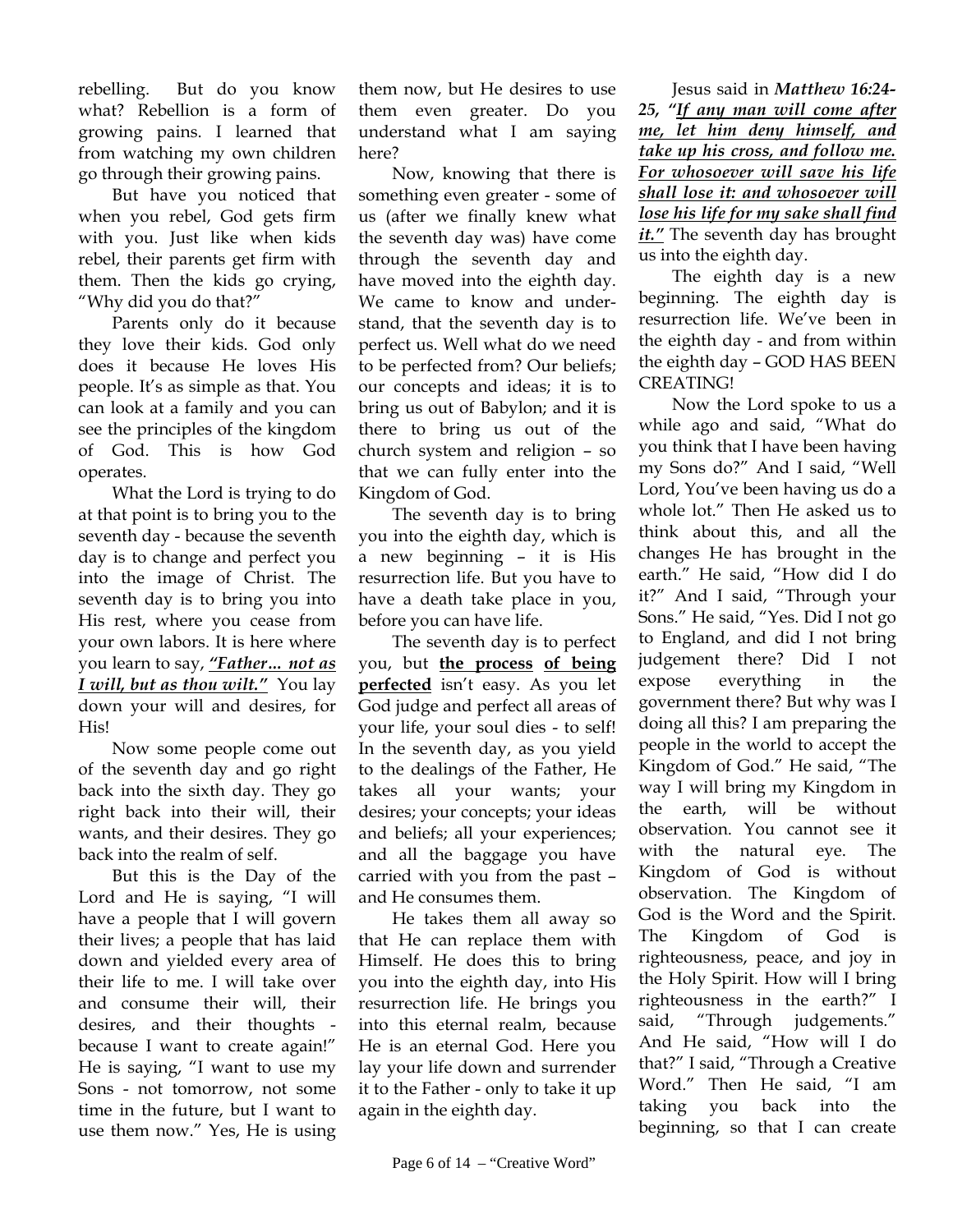again - but this time, I want to create a new heaven and a new earth. I am preparing the way for the coming of the Lord just as I did through John the Baptist. John the Baptist bore witness of my Son, and was sent ahead to prepare the way for the coming of the Lord."

This is what God is doing. He is using His Sons to reign with Him – now! We sit with Him in heavenly places in Christ Jesus and the energy of God is going forth. The Word and the Spirit of God are going forth, and GOD is creating again! He is not only creating, but He is also destroying. He is not only destroying, but He is also exposing and correcting. He is issuing in His plan. God is exposing the corruption in the governments of the world; and He is causing the economic systems of this world to collapse. He is bringing His judgements through disasters and events all over the world. He is doing all this through His Sons to prepare man's hearts to receive the Kingdom of God. He is letting man see that none of these things are working.

For six days, He allowed man to have his day. For six thousand years man has had his day. Now it is God's day, and everyone is watching their televisions and wondering what in the world is going on. They can't figure it out. But when you understand what the Father is doing, it's not confusing at all – it's really simple.

God also spoke to us back in 1998 and said, "Just as I brought out the dirty laundry in the government of England – I am going to bring out the dirty

laundry in the government of the United States of America." He allowed us to see this in the Spirit before it took place (and we all know what He did).

Everyone was pointing their finger at President Clinton, but the President was just a sign to the country, of the morals of the people. He was a sign to the country that they have committed adultery; that they have committed fornication against Him; and that they have left their first love with Christ. He is a sign for repentance. He is a sign of every thing being exposed. The Lord said that He would bring every thing that is hidden, out into the open. That is what He is doing.

Well how is He doing all this? With a Creative Word, and by His Spirit. And why is He doing this? To prepare people's hearts to receive the Kingdom of God!

When you see the economic systems fail, and when you see the stock market fall – people are not going to be able to depend on MasterCard, Visa, or the banks. They're not going to be able to depend on their money. They're not going to be able to depend on their governments. The only one that they are going to be able to look to is God!

God's Sons have got to get a hold of this now. **God is in you** and **He is your source**. The righteous shall never beg for bread - **in the Kingdom of God you lack nothing**. Ten thousand will fall by your side, but **you are in the secret place of the Most High God** - **which is the Holy of Holies**. *Psalm 91*.

People will fall because they're eyes are fixed on what is

going on around them. They are scared, and caught up in what is happening in the earth. The bible says that men's hearts will fail them because of what they see coming upon the earth. But the Lord says to keep your eyes on Him, and not to be entangled with the affairs of everyday life. It is important to keep our relationship and union with the Father. We must remain alert and stay in tune with what the Spirit is saying at all times.

There are some scriptures that I want to get into for a bit. In *Psalms 77:17* it says, *"The clouds poured out water: the skies sent out a sound: thine arrows also went abroad."* The clouds it is speaking of here, are those who get in the Spirit, and are in the mind of Christ. The clouds are also the "cloud of witnesses" on the other side. When you ascend in the Spirit you become the glory cloud, and then wait upon the voice of the Lord for His command. You are a cloud, and the purpose of a cloud is to empty itself!

In *Job chapters 36 and 37*, he talks about these clouds. It says that, *"by them judgeth he the people…"* It says that these clouds are *"turned round about by his counsels: that they (plural) may do whatsoever he commandeth them upon face of the world in the earth." He causeth it* (singular, because they are of the same mind - the mind of Christ) *"I came to do the will of my Father"* "*to come whether for correction, or for his hand, or for mercy."* In other words, they wait upon the Lord for His command, for His instructions, and for His will. Then, when God speaks, they begin to move as one upon the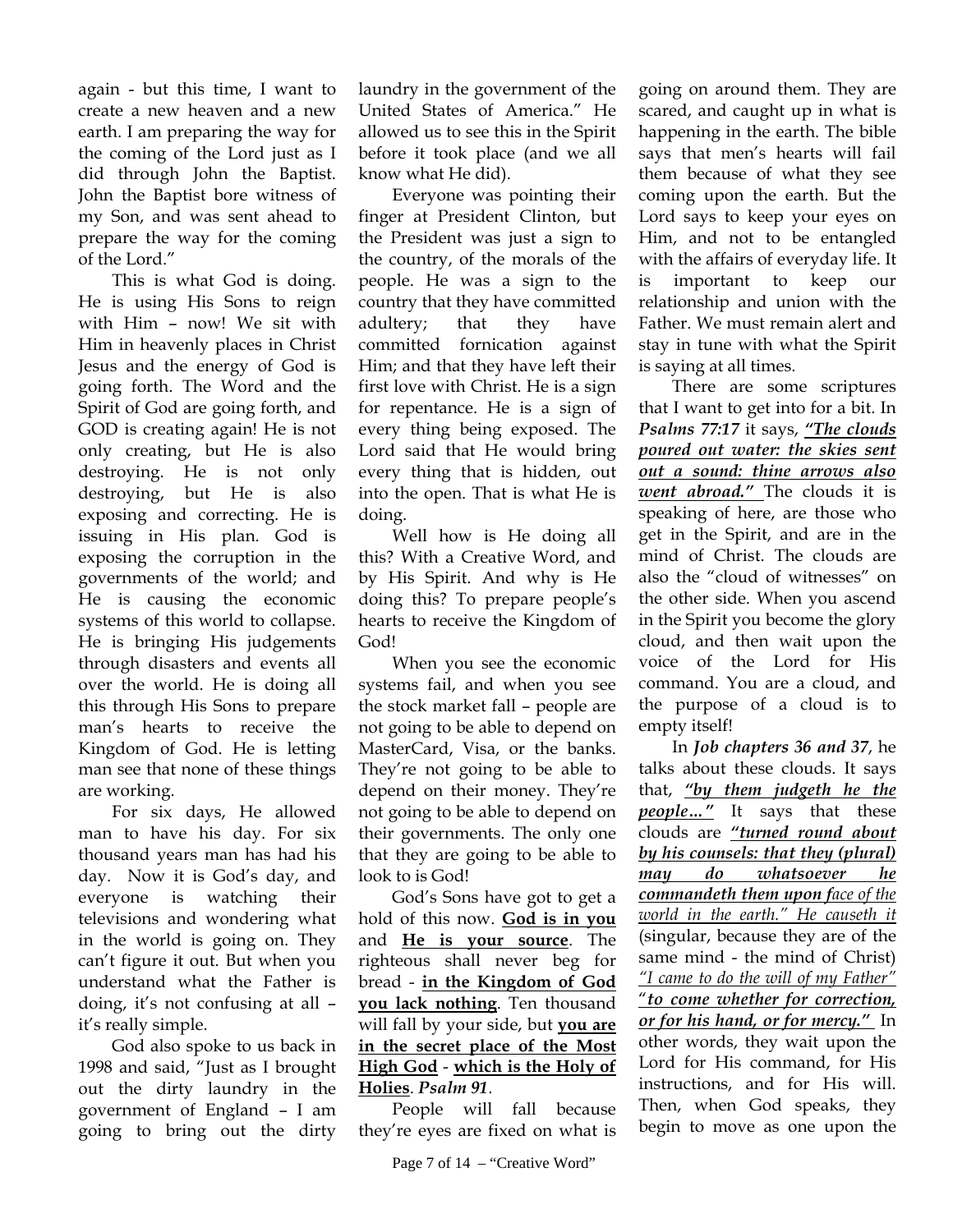earth and either issue forth mercy and goodness, or the corrections/judgements of the Lord. And this is what you do when you get in the Spirit.

Now I want to go back to *Psalms 77:17-20* for a minute. It says, *"The clouds poured out water: the skies sent out sound: thine arrows also went abroad. The voice of thy thunder was in heaven: the lightnings lightened the world: the earth trembled and shook. Thy way is in the sea, and thy path in the great waters, and thy footsteps are not known, thou leddest thy people like a flock by the hand of Moses and Aaron."* I wanted to bring this out, to share with you that the Word of God is like an *"arrow".*

Well the only way that you can send an arrow out is with a bow. You can't send that arrow any other way. You can try to throw it with your hand, but it won't go very far. You have to have a bow!

Well you are God's "bow". But the bow has to be bent before it can send that arrow to its target/destination. This is what happens when you get in the Spirit. You bend your will to the Father so that He can use you. The Word and the Spirit (which are His thoughts) are in you – and when you get in the mind of Christ the arrows are sent forth to accomplish that which He pleases.

In *Isaiah 55:11* it says, *"So shall my word be that goeth forth out of my mouth: it shall not return to me void, but it shall accomplish that which I please, and it shall prosper in the thing whereto I sent it."* They are sent forth to the nations. They go abroad and affect other countries. This is GOOD NEWS! But most

people can't figure out what is going on.

God wanted to clean up the City of New York, so what did He do? He sent His Word and Spirit out of the minds of His Sons, into New York – and He started cleaning up that city. The City of New York can't figure out what happened, but it is because the Kingdom of God is coming in without observation.

God's Kingdom is coming by the Word and the Spirit. It is coming out of the mind of God and He is creating again. Thank God, He has finally got a people that are willing to cease from their own labors, bend their will to HIM, and let the FATHER minister and create through them. HE IS speaking forth a Creative Word through His Sons that is bringing change, and is accomplishing all that He has sent it to do.

You have got to understand that when you get in the Spirit, the Creative Word of God is going out of you. Many times you do not know what God just created, or what has been accomplished - but later on He lets you know.

The centurion, who came to Jesus when his servant was sick, had an understanding of how this works. He said, "Jesus, you don't have to go to my house – just speak the Word and my servant shall be healed."

Now they didn't have any telephones back then - but do you think Jesus would have called up, or gone knocking on the centurion's door and said, "Did your servant get healed?" No! Well why didn't He? Because He had this understanding (and you have got to get a hold of it) – **once**  **the creative word is shot (sent) out, it cannot come back. It must accomplish all that it was sent to do. It cannot return void!**

A long time ago, I got depressed because some people would come and sit under this Word for a time – then after a while some of them would leave. And I thought that maybe I had failed. Then one day the Lord spoke to me and said, "You did not fail me." He said, "You stood up and let me speak through you the Words that I wanted to speak." He said that, "The Word will not return void. Those individuals might rebel for years, but eventually the seed that was planted in them has to come up, and it has to come back." He said, "Don't worry about it. The only job you have to do is to stand up and let Me speak the Word through you. What they do with it is their problem, not yours." He said, "That Word will either kill, or make alive again. And one day, they are going to have to come before you, and hear that same Word again." Now I like that.

Then I got really excited about Paul. Here's Paul in Acts chapter 17, standing and ministering the word of God to a people that were worshipping at an altar with the inscription, "TO THE UNKNOWN GOD". Now if you read it yourself, it talks about how these people had a lot of knowledge and revelation, but they still didn't know God. They were worshipping the unknown god. So here's Paul preaching to all these people – but did they receive him then? No! Does that mean that the Word returned void? No!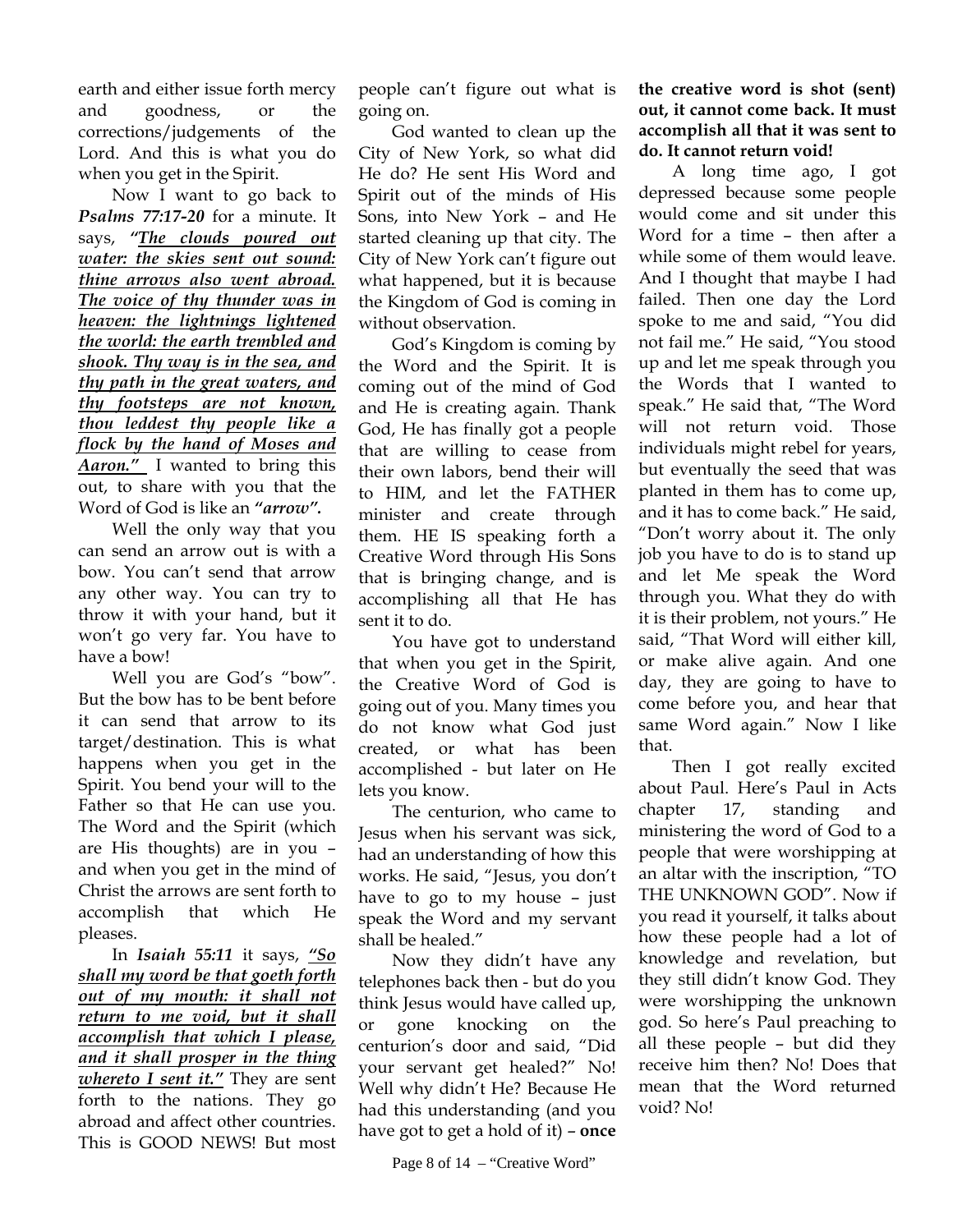Now one time the Lord allowed me to get sick (to make me be still), because He had something to say. Do you know what the Lord showed me? The Lord spoke, and said, "I want you to read about Paul in the book of Acts." I said, "What is this all about God?" And He said, "I want to show you something." He said, "Do you see all these people that Paul ministered to, that didn't come in, back then. Well they are going to come in today. And Paul is going to minister to them with you, because they have to come before him again."

He said, "Paul is not dead. He is one of the just men made perfect, on the other side. He is in the midst of you. Do you not know that you have come into the cloud of witnesses and the just men made perfect? Joyce, they are right here, you just can't see them."

Then the Lord opened my eyes and there was Paul. And there were all the people that had heard the Word, but didn't come in, back then. You see the Word (arrows) had been sent, and now it was time for the Word to come forth in them. The same seed that had been planted in them back then had brought them full circle to where they could receive it. God had brought them back before Paul - and when they heard this Word again, they went right into God.

Then God let me know that there are some people who are going to have to come before us again. Individuals that wouldn't receive the Word that God had spoken through us - will have to come before us again. Isn't God good? So don't be weary in well

doing. In due season you shall reap. God doesn't lose anything, and His Word never returns void.

So what God does, is He chooses individuals that He can bend. He elevates them out of their will, into the mind of Christ, and He creates again. This makes the Father so happy. Every time I get in the Spirit, and let the Lord do what He wants to do, I feel so good afterwards. Why do we feel so good? Because the Father just accomplished what He wanted to accomplish through you, and He created again!

God needs a man in the earth to raise His rod just like Moses. God gave Moses authority and He anointed him. Then, looking at the Red Sea, Moses told Israel that God was going to move for them - but God said, "No I'm not – you are. Use what I gave you."

There are a lot of people that the Lord brings into our midst, in both the visible and invisible realms. They are in Egypt (enslaved in their minds). They are in the carnal mind. They are earth-bound. Do you understand what I am saying? God needs His Sons. God needs His deliverers. All the way down through time, God has always had His deliverers. And once again He is saying, "Raise up your rod and part their Red Sea." This is what is going on today. When you get in the Spirit, the "rod" is being raised (which is His authority and anointing), and the Word and the Spirit of God are going forth and parting their mind. The veil is being rent. The taskmasters that ruled and controlled them in the earth are being swallowed up in the sea. And those that are on the other side are going right back into God where they can

worship Him again. The whole point of delivering Israel was so that they could come to know God and worship Him.

He uses the Creative Word in many different avenues, in many different ways, and on many different levels. God moves on whatever level the person is on.

He is taking His Sons back to the beginning – because, you are His co-creators. And He is creating once again through you and I.

We've been working overtime in the realm of the Spirit, because God is shaking the heavens right now. In *Luke 21:25- 27,* and in verse 33 it says, *"And there shall be signs in the sun, and in the moon, and in the stars; and upon the earth distress of nations, with perplexity; the sea and the waves roaring; Men's hearts failing them for fear, and for looking after those things which are coming on the earth: for the powers of heaven shall be shaken. And then shall they see the Son of man coming in a cloud with power and great glory… Heaven and earth shall pass away: but my words shall not pass away."* He is shaking and consuming those things in the heavens (spiritual realm) that have affected man in his body, all down through the generations.

In *Ephesians 6:12* it says, *"For we wrestle not against flesh and blood, but against principalities, against powers, against rulers of the darkness of this world, against spiritual wickedness in high places."* And in *Hebrews 12:27-29* it says, *"Yet once more I shall shake not the earth only, but also heaven. And this word, Yet once more, signifieth the removing of those things that are shaken, as of*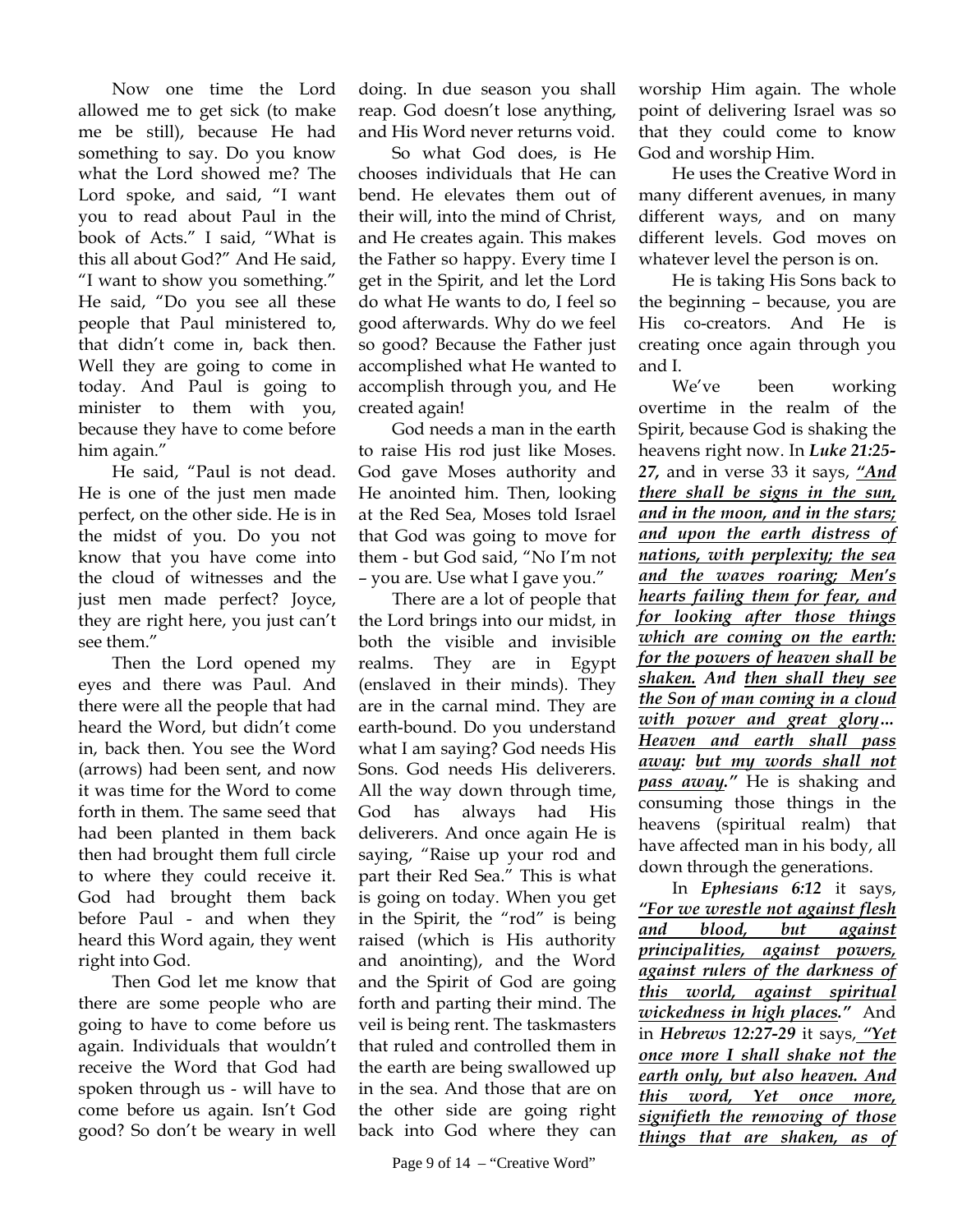*things that are made, that those things which cannot be shaken may remain. Wherefore we receiving a kingdom which cannot be moved, let us have grace, whereby we may serve God acceptably with reverence and godly fear: For our God is a consuming fire.* And in *2Peter 3:13 it says, "Nevertheless we, according to his promise, look for new heavens and a new earth, wherein dwelleth righteousness."*

This is the reason that warfare is going on in the heavens now. **God is cleansing the heavens so that righteousness may come forth.** 

He is creating a new heaven and a new earth to issue in the Kingdom of God - and He is doing this through His Sons. The Word and the Spirit are going forth through His Sons and bringing change. They are shaking the heavens, and are creating again with a Creative Word. This is how God will rule the nations. This is how God will change the world.

Ten years ago, we had very different thoughts and ideas about how God was going to do things. We thought that the Lord would be sending us into China preaching. We thought that He would be sending us into Africa. We thought that we would be getting on airplanes and flying all over the world to minister. We had no idea that the Father would cause us to fly in the Spirit. We had no idea that we would be ministering to the multitudes in all these places - without physically leaving our chairs. We didn't know that this was possible back then, but we do now!

God also showed us, that there are also times when He will cause the Word to take on form. There is the very real possibility, that sometimes when you get in the Spirit and God takes you somewhere to minister, that He is also causing the Word (you) to take on form and the people see you. Do you understand what I am saying?

It's just like Philip in the book of Acts. The angel of the Lord told him to arise (get in the Spirit) and go to a particular place. Philip yielded to the Spirit of the Lord; he arose (got in the Spirit) and went to where God told him to go. There he beheld (or saw in the Spirit) the eunuch that God wanted to minister to at the time. The Spirit then told Philip to go and join himself to the eunuch's chariot. Philip (or the Word) took on form and ran to the eunuch. When God had finished ministering to the eunuch through Philip - the Spirit of the Lord caught him away (caused him to fly in the Spirit again) and he was seen at Azotus, (the Word took on form in another place). And passing through he preached in all the cities (to the multitudes), till he came to Caesarea.

Paul also spoke of when he was caught up to the third heaven (the Holy of Holies), but he said, *"…whether in the body, I cannot tell; or out of the body, I cannot tell: God knoweth."*

There is a true story that I want to share with you. There was a preacher that was told that he was going to go to Russia to minister there. He wanted God to use him so much, and he waited and waited. Years went by, but he never did go to Russia. Then

he became depressed because he felt that God wasn't using him. After a couple more months went by, some people came to him and said, "Brother you have got to come to this meeting tonight." He asked them why? And they said that they didn't know why - they just knew that he had to be there! So he went to the meeting, and there were some people there that had come from Russia. They ran up to him, called him by name and said, "Brother, what are you doing here?" They knew him! All along, God had been taking him by the Spirit to minister to these people in Russia - and he didn't know it. He said, "God, how can this be?" And God spoke to him and said, "I am a God of the impossible. I just took you by My Spirit, and the Word took on form. Your form came openly to the people, and they saw you. I have been using you all along, and you didn't know it. When you wake up in the morning and you are tired, it's because you have been some where preaching, or teaching."

Many of God's Sons want to be seen. Some of God's Sons have wanted God to bless them with rewards and recognition. And when some got a hold of this message - they wanted to take off and run with it so that they could be seen. They wanted to build a reputation for themselves. They wanted recognition from the people. And some of them did take off and run with it for a while - but they weren't ready. They hadn't matured. The Word had not been worked into them. They needed to walk it out.

Hearing the Word, and even understanding it is not enough. It must become part of you. You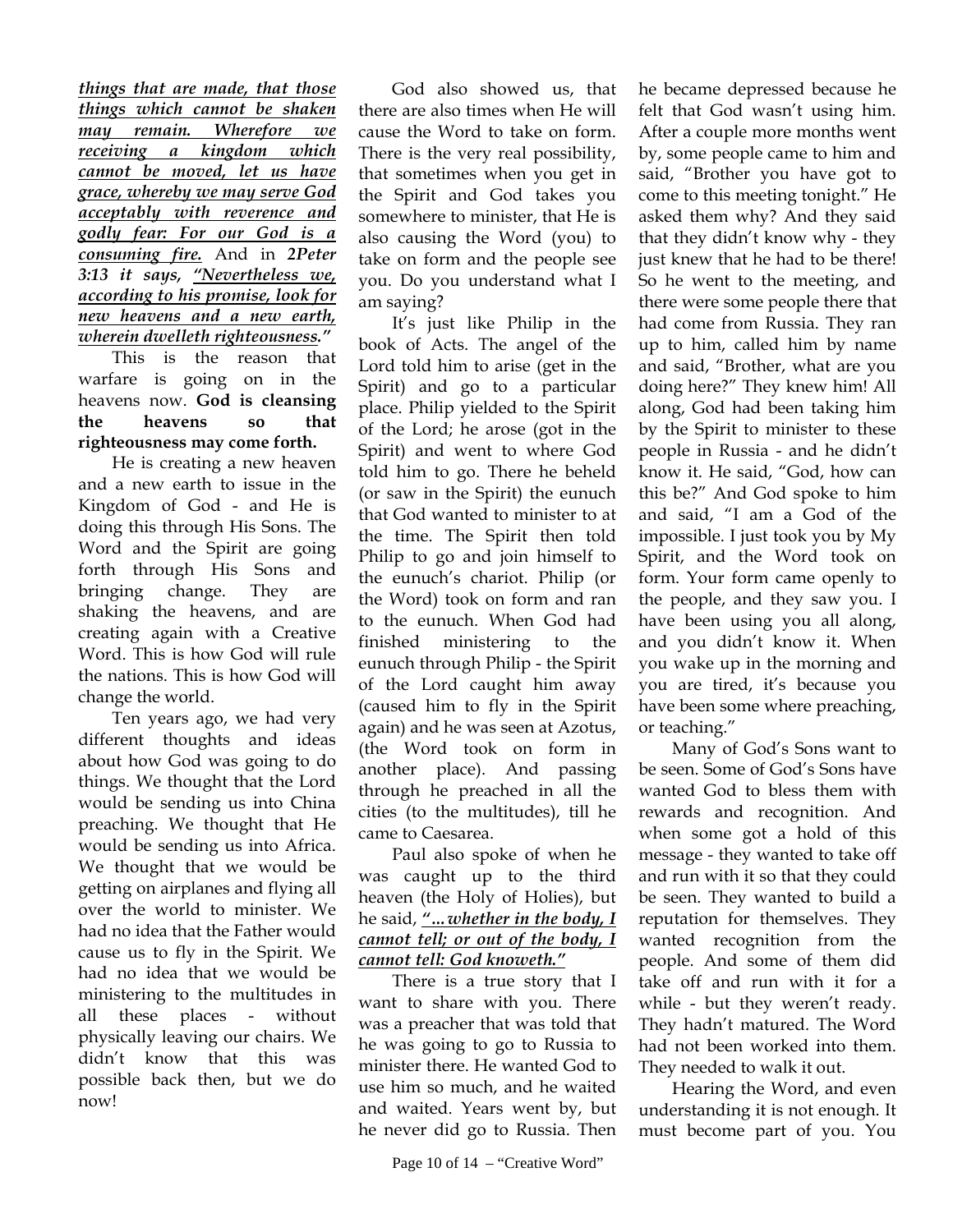must become the Word. You have to walk it out!

God made many of you sit in the barn for a time, so that He could work His nature into you, and deal with the different areas of your life. He has been teaching you patience and to bend your will to Him. But sitting in the barn isn't easy.

There have been times when you have thought that God doesn't use you. But let me tell you - **God is using you every time you get in the Spirit! In your heart, you have got to get a hold of this. His Creative Word is going out of you, by the Word and the Spirit, and He is using you in a mighty way. The Father has used us to bring change all over the world, and has made history, time, and time again. He is using us to bring reconciliation, and restoration. He is using us to set the captives free, in the visible and invisible realms - on this side and on that side. He is using us to cleanse the heavens and bring change in the earth. He is using us to issue in His Kingdom!** 

**IT IS GOD HIMSELF THAT IS DOING ALL THIS! He has taken us back to the beginning, and He is creating through a people**. We take no glory in this - **it is all for His glory, and for His recognition!**

Now you will see the ninth day begin to operate - and let me tell you, man has never seen a power like this before. God is getting ready to come on the scene and operate in His fullness. I said, "Lord, when is this going to happen?" And He said, "When I raised up my deliverers in the past, they did not come on the scene until there was a greater need." Now think about that.

I remember when I went to the Philippines - the power of the Lord just took over. I'd never seen God move like that before. The Lord caught me up in a realm where I was totally in His mind. I knew everything about every individual that was there. I knew all of their problems. I knew what each one needed. And the energy of Christ just went forth and met the need in each one.

Whether you know it or not, you are operating in this realm now. Whenever you get in the Spirit (in the mind of Christ), the fullness of God is flowing out of you to creation and mankind. He knows their needs, and He knows their problems. There are people out there who are depressed, that you are touching and don't even know it. There are people out there that you have kept from committing suicide, and you didn't even know it.

The Lord has shown me that this realm is so important, because it is without any limitations. You can bring change to someone's life, and they aren't even aware of it. They experience the benefits of it, but do not know what has happened to bring this about.

I'll give you an example of how this works. One day (many years ago) I went within and was communing with the Father. All of the sudden, the Father brought two people to mind that I knew. Now at one time, the two people had a very good relationship. But over the years, some circumstances and events had transpired which caused a lot of pain and anger to arise within the one individual. The pain and anger drove a wedge between them.

But on this particular day, the Lord spoke to me and said that He wanted to minister to the one individual by His Spirit. He said that He wanted to consume the anger within them, and that He wanted to heal the hurt and pain that they carried within them all these years. He said that by doing this, He would cause a reconciliation to take place between the two people.

The person did not have to be in the room. I did not have to go to them and lay hands on them. I just yielded my will to the Father and allowed Him to flow through me to that individual. The Father ministered to them by His Spirit, in the realm of the Spirit, and allowed me to see what He was doing.

Jesus did not have to go to the centurion's house – He just spoke the Word and his servant was healed. The Father spoke, or sent His Word and Spirit into that individual's mind and accomplished all that He said He would do. There was an immediate change that took place within this person, and their relationship was restored through the love of Christ. When God brings things to our mind by His Spirit, we need to allow the mind of Christ to operate through us, and use the keys of His kingdom to bring about change.

Jesus said in *Matthew 16:19*, *"And I will give unto thee the keys of the kingdom of heaven: and whatsoever thou shalt bind on earth shall be bound in heaven: and whatsover thou shalt loose on earth shall be loosed in heaven."*

But the Father taught me along time ago, that in order to loose on earth, it must **first** be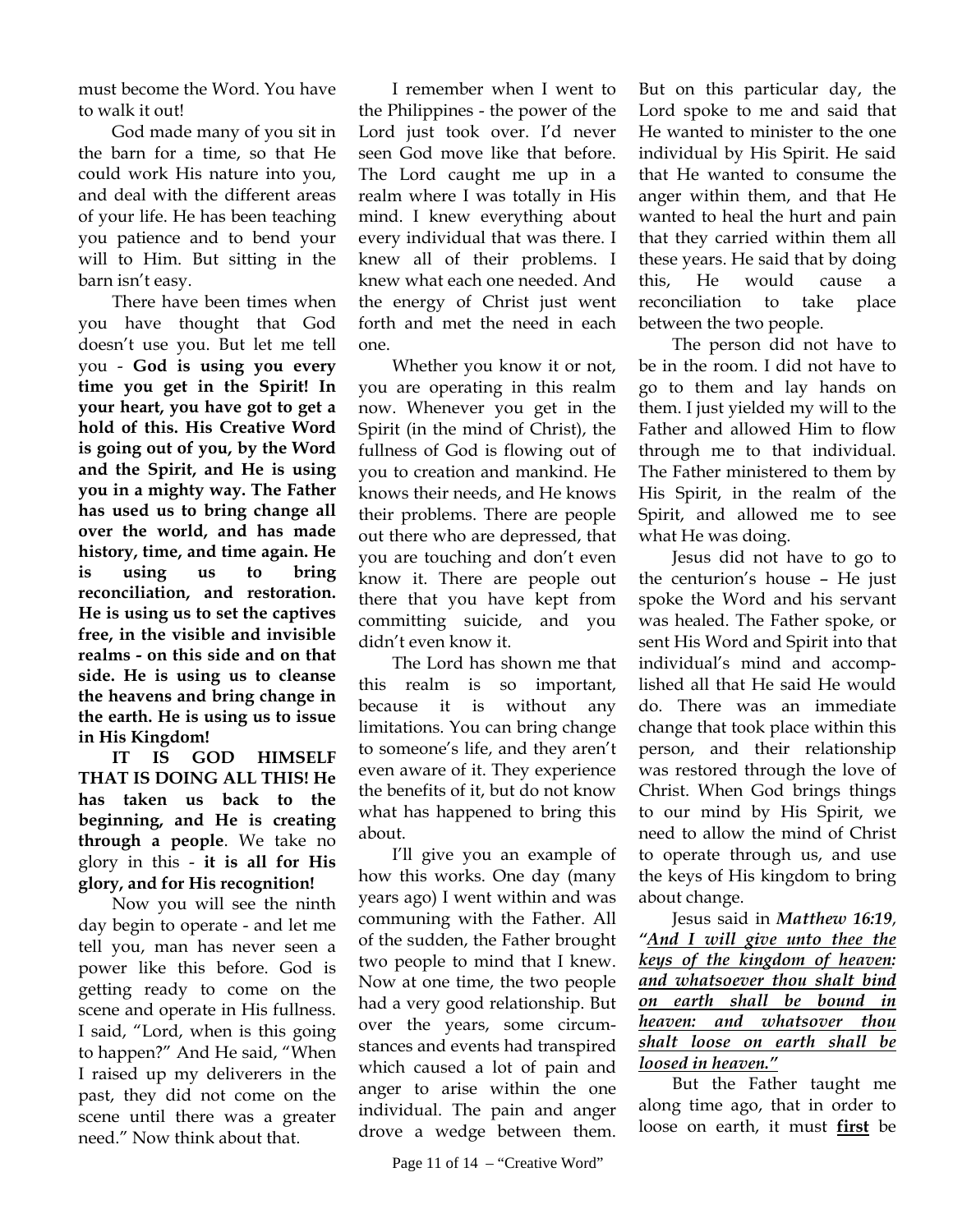loosed in heaven. The first shall be last, and the last shall be first.

The key to this is in the *"keys".* The *"keys"* that He has given us are the *"KEYS of THE KINGDOM OF HEAVEN."* In other words, you have to get in the Spirit in order to use these *"keys"* – which are the power and authority of God! And the only way that this power and authority can flow through you is if you are in the mind of Christ! It is GOD HIMSELF working through you in the realm of the Spirit (heaven) that is loosing man, and creation in the earth. When God's Sons get in the Spirit, HE is loosing both in heaven and in earth; but until the work is done in the realm of the Spirit (heaven) - what is bound in the earth remains bound, or unchanged. You cannot do this in your own strength, and you cannot do this unless if you are in the mind of Christ allowing GOD to do the work through you!

You may think that God isn't using you, because you don't always know what to say to people. But whether you realize it or not - when you walk in the midst of people (even if you don't say a word) - the Creative Word is flowing out of the Christ within you, and into the minds of the people God brings to you. That's how the mind of Christ operates. He is doing it without observation. Have you ever noticed, that many times you run into these same people a week or two later, – and even their countenance has changed?

I want to tell you, there is no other realm (day) that I want to be in. I only want to be like my Father, and come into the fullness of all that He is. I am thankful that He has brought us into a realm that is not limited. And I thank God that we are allowing Christ to create again through us.

God has got a lot to do saints. There is much that must take place, and there is much that will take place before the year 2000.

God has been, and is speeding everything up. You will see Him do things much quicker than in the past. You will see God moving through His Sons at an accelerated rate, bringing change and accomplishing His will in the earth. God will also tell you many things before they happen, and will cause them to come to pass very quickly. He is carrying out His plan, and bringing about all that He has written in His script.

He is using you as a company of people to bring down Babylon. The time will come when Babylon will fall in one hour. God is using His north wind. He is using a people that have come from the north that have allowed the north wind to blow on them, and perfect them. **The "north wind" is that "Father" part of God that brings correction.**

God uses His north wind to sift out those things in you, which are not like Himself. He judges them (deals with those areas of your life), and brings correction. In the natural, the north wind blows away all the pollution in the air. He uses the north wind in the realm of the Spirit, to perfect you, and to clean out all the mixture and pollution that is in your mind.

God is using a people that have allowed Him to blow out (deal with and consume) all their concepts and ideas. They have

allowed Him to blow out all the pollution that came from the systems of this world, and from religion. They have allowed God to blow upon all the different areas of their life – and now they have become the north wind!

And wherever the Lord tells us to blow, we blow. Sometimes the Lord will say, "Okay, you that have come by the north wind - I am going to bring you out of the quiver - I am going to bend my bow (you), and my arrows (the Word and the Spirit) are going to go forth."

Some people come here and don't stay very long. And the Lord told me that, "It is because they don't come out of the quiver." So I said, "Lord, what is the quiver?" He said, "They're afraid."

Have you ever noticed, that in order to send an arrow, God first has to bend His bow. But before He can bend you, He has to break you (humble you). Then He has to take the arrow (you are the arrow/Word of God) out of the quiver (He has to bring you out of your fears). And at first, it takes a little time to put that arrow in its place upon the bow so that it can be sent out. But before long, the steady hand of the Father quickly places the arrow in its place, bends the bow (your will), and He sends that arrow out. It hits its target, accomplishes what it is sent to do, and does not return void.

In other words, when God brings you out of your fears, then He can use you more in this realm. Your fear and unbelief are the two things that are in the quiver. Do you understand what I am saying? But He has brought you out of the quiver, and this is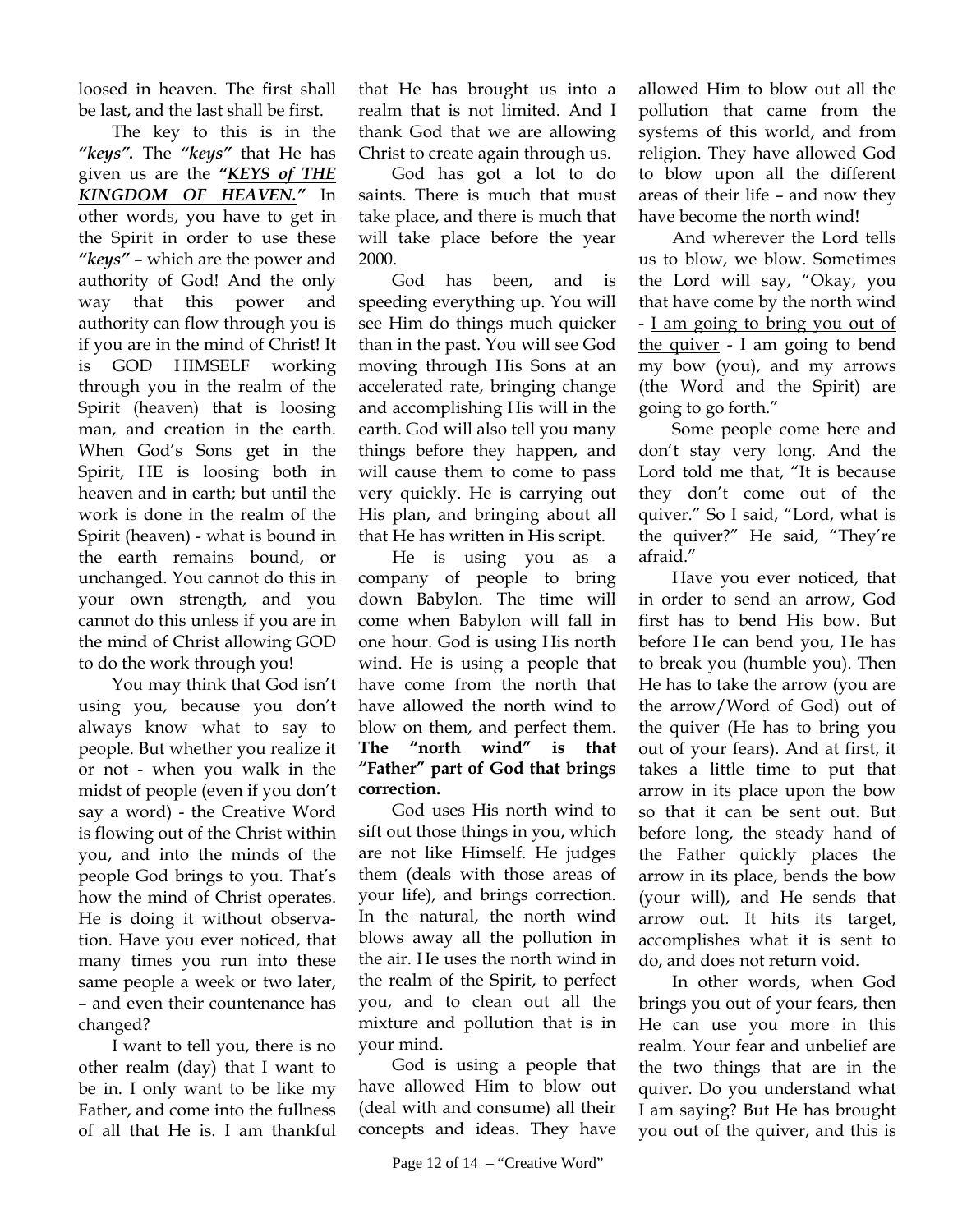the reason you are able to operate in this realm. Those of you who are new to this realm will learn quickly - and whether you realize it or not, God is already using you.

Jeremiah chapter 50 talks about the people that God is going to use to bring down Babylon. These people will also deal with all the shepherds who have brought God's people into Babylon, worshipping different images, idols, and gods. You need to read this chapter for yourself.

I want to leave you with a number of scriptures that you need to look up and read for yourself.

*Jeremiah 50:*9 says, *"For, lo, I will raise and cause to come up against Babylon an assembly of great nations from the north country: and they shall set themselves in array against her; from thence she shall be taken: their arrows shall be as of a mighty expert man* (this is that corporate manchild spoken of in Revelations 12, who is to rule all nations with a rod of iron. This is what we do here now)*, none shall return in vain."* Also in verse *14* it says, *"Put yourselves in array against Babylon round about: all ye that bend the bow, shoot at her, spare no arrows: for she hath sinned against the Lord."* Why do you think the Lord is so busy shooting here? And He is going to keep on shooting, because He is bringing the Babylon system down! Jeremiah 50:29, 31, 40-42, and Isaiah 51 all go with this. These are all scriptures you need to read for yourself and become familiar with.

Also in *Jeremiah 51:20-23*, which God has brought out here

many times. It says, *"Thou art my battle axe and weapons of war: for with thee will I break in pieces the nations, and with thee will I destroy kingdoms* (God has been doing this in the realm of the Spirit for sometime now)*; And with thee will I break in pieces the horse and his rider; and with thee will I break in pieces the chariot and his rider; With thee also will I break in pieces man and woman; and with thee will I break in pieces old and young; and with thee will I break in pieces the young man and the maid; I will also break in pieces with thee the shepherd and his flock; and with thee will I break in pieces the husbandman and his yoke of oxen; and with thee will I break in pieces captains and rulers."* This is why we have been so busy saints. God's government is being established in the earth. You are the government of the Lord with great responsibility. God is creating through you, what HE wants to do in the world!

It grieves me at times to think about the things that the Father must do. It grieves Him as well, but it is all in His plan. He will lose nothing and no one!

## In *Deuteronomy 32:39* God says, *"See now that I, even I, am he, and there is no god with me: I kill, and I make alive; I wound, and I heal: neither is there any that can deliver out of my hand."*

All the disasters that are coming upon the earth are part of God's plan. His Creative Word is going forth from within His Sons, and He is using these events to create again. But God looks at the end result of everything that He is doing. He sees all things reconciled, restored, healed, and made alive again in Him - and He

Page 13 of 14 – "Creative Word"

declares that it is very good. We have to stay in the mind of Christ, and see all things through His eyes – FINISHED! And we must rejoice in all that the Father is doing in, and through us!

We must continue in the mind of Christ and allow God to create through us. We cannot allow our minds to go back into the gutter of the sixth day, and get caught up in everything that is coming to pass around us. When we get back in the carnal mind, in fear, unbelief, and depression – we cannot create life, we can only create death.

Some other scriptures that you can look up for yourself are, 1Samual 2:35; 1Samual 3:19; and 1Samual 9:6. Basically they are talking about those who are called to be priests after the order of Melchisedec. The Lord is bringing His Sons into a place where none of your words will fall to the ground. None of your words will fall to the ground because you never again speak out of the carnal mind.

When the fullness of God manifests in, and through you every word that you speak will come out of the mind of Christ. Jesus was a man of few words, because every word that He spoke came out of the Spirit.

Just like when He got rid of Eli and his sons, the Father is looking for a faithful priest that will only do according to that which is in God's mind and heart. In *1Samual 2:31-32*, He said that there would no longer be an *"old man"* in His house - and basically this is what God is doing now. He is raising up a new man after His own heart. In the scriptures it talks about putting off the old man; that we are to be renewed in